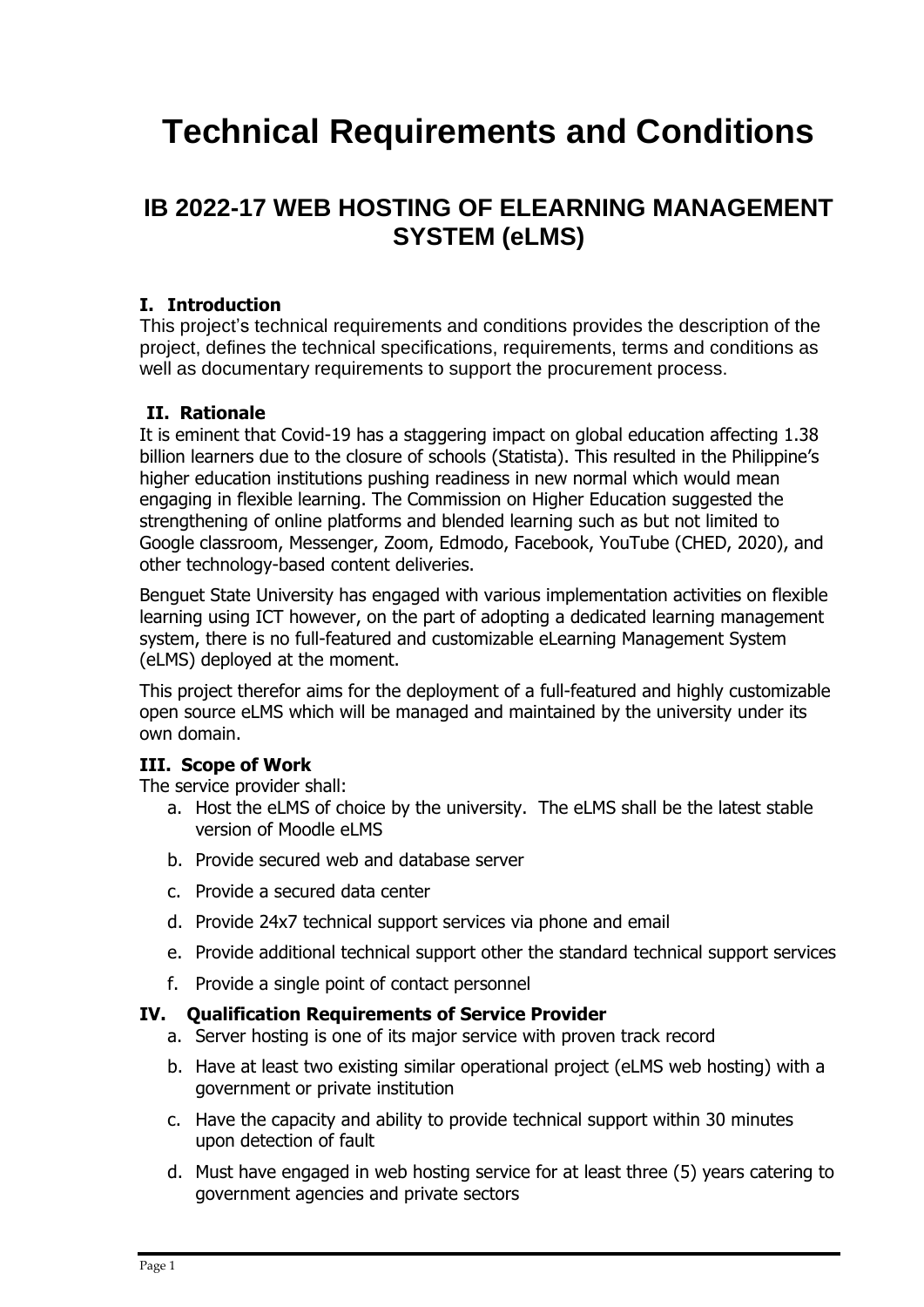#### **V. Technical Requirements**

- a. Service provider must submit proposed IT infrastructure diagram/design
- b. Minimum server technical specifications:

Web server:

- 50GB of storage space, 5.25TB of bandwidth per month, 8 GB of guaranteed memory RAM, 2 Quad processors, CentOS, 10 domains plesk control panel with multiple versions of PHP.

SQL Server:

- SQL server specifications: 90GB+934GB= 1TB of storage space, 10.5TB of bandwidth per month, 24GB of guaranteed memory RAM, 2 Quad processors, CentOS, 10 domains plesk control panel with multiple versions of PHP
- c. Data/server security, scalability
	- Package software management: antivirus, firewall, WAF, PHP security Layer, patch management, domain reputation with easy UI and advanced automation.
	- [Hypertext Transfer Protocol Version 2 \(HTTP/2\)](https://httpwg.org/specs/rfc7540.html)
	- Uses plesk web hosting control panel
	- able to provide dual stack IPv4 and IPv6 for future scalability (faster network connections as both the end user device and the server use Public IP that does not need network address translation
	- have full multilateral peering with PHOpenIX
	- Scalable server resources on-demand
- d. Data center security
	- Has redundant internet connection, server hosting service with an uptime of 99.98%, multiple gateways to the internet (at least 4), premise security includes fire detection system, redundant air-conditioning system with antihumidity, 24-hour power backup via UPS and generator sets, 24/7 hours technical staff on duty, facility has network monitoring systems.
- e. Add-on technical support service
	- Conduct database backup at least twice a month, technical support of up to 5 incidents per month (e.g. reset server and other related tasks)
	- Installation of preferred OS and eLMS as well as appropriate eLMS plugins and extensions. Includes configuration, customization, technical and administrative support for technical staff.
	- Configure website domain name to \*.bsu.edu.ph where the asterisk will be provided by the university
- f. Information System Testing
	- 1. Upon server and eLMS deployment, the system will be tested for 3 working days. During the testing period, there must be no downtimes except for causes that is out of the university and the service provider's control.
	- 2. If any of the foregoing conditions are not met, the testing period shall be reset until all conditions are satisfied continuously for 3 working days.